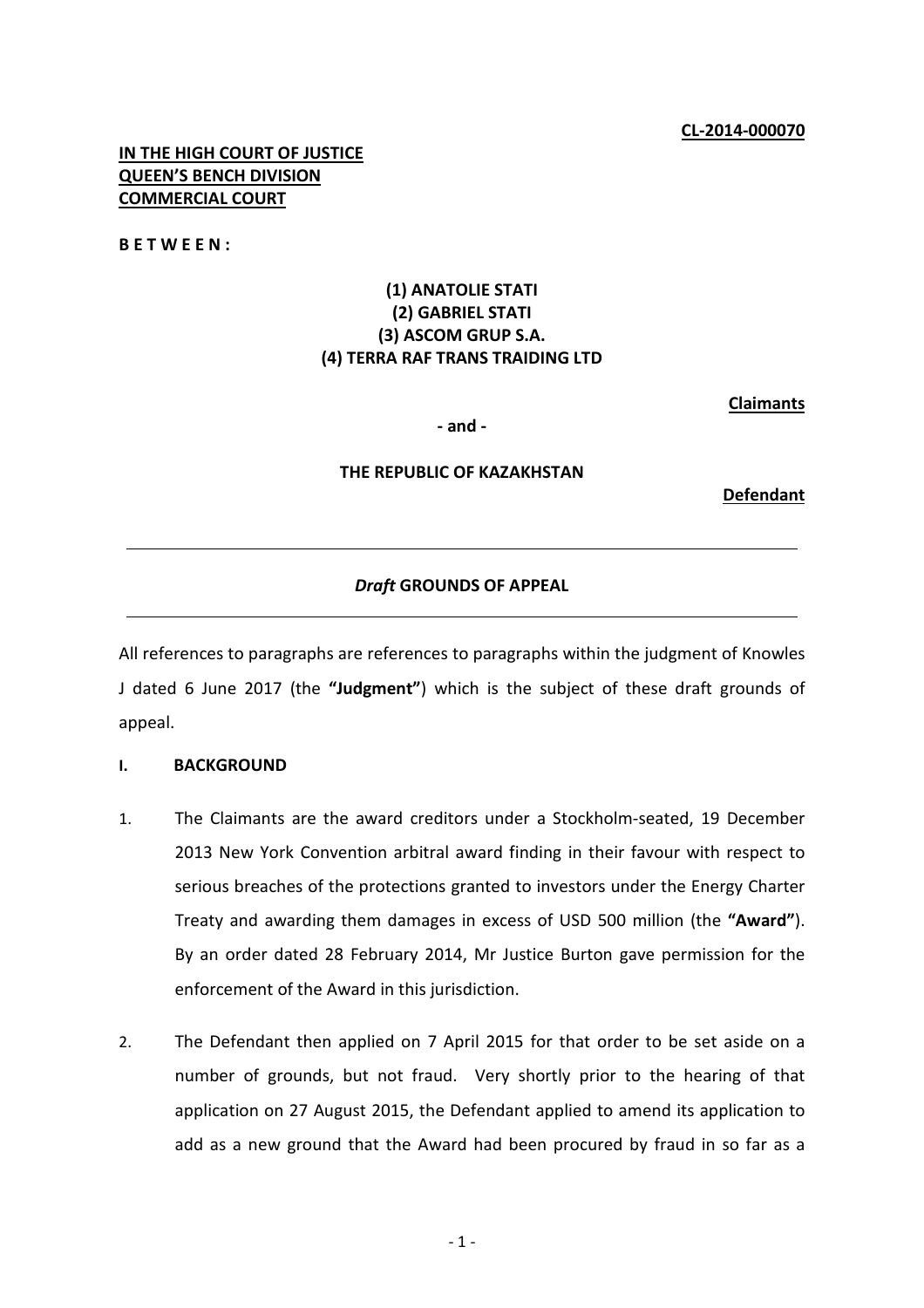portion of the damages awarded (with respect to an LPG Plant) were concerned, on the basis of evidence it said was newly obtained and could not have been obtained before (the **"Evidence"**). The Evidence addressed the construction costs of the LPG Plant and the involvement of an entity, Perkwood, and a contract that it had entered into regarding the construction (the **"Perkwood Agreement"**). The Defendant alleged that the involvement of Perkwood and other actions of the Claimants led to an inflation of the construction costs which where then relied upon in the making of an indicative offer by a third party for the purchase of the LPG Plant. This indicative offer was adopted by the Tribunal as the best evidence of the value of the LPG Plant. Given the pendency of a challenge to the Award at the seat in Sweden, the English proceedings were then stayed.

- 3. Further to over 3 years of proceedings, extensive pleadings and written and oral evidence and a 3-week hearing in Sweden in September and October 2016 (including cross-examination of numerous fact witnesses and experts), by a judgment dated 9 December 2016 the Svea Court of Appeal (the **"Swedish Court"**), having the benefit of the Evidence, rejected the Defendant's challenge to the Award, including the Defendant's fraud allegations, which had been the focus of the proceedings and hearing before it.
- 4. Further to a 2-day hearing in February 2017, and following a Judgment of 6 June 2017, it was ordered that the Defendant should have permission to amend its application to set aside the order of Burton J and that there should be a trial in this jurisdiction of the Defendant's allegation that the Award in so far as it related to LPG Plant had been procured by fraud. The Judgment contained the following determinations:
	- 4.1 That the Defendant did not have access to the Evidence prior to the Award and that it could not, with reasonable diligence, have discovered that Evidence;
	- 4.2 That the question of whether there had been a fraud as alleged had not been decided by the Swedish Court and therefore no estoppel arose;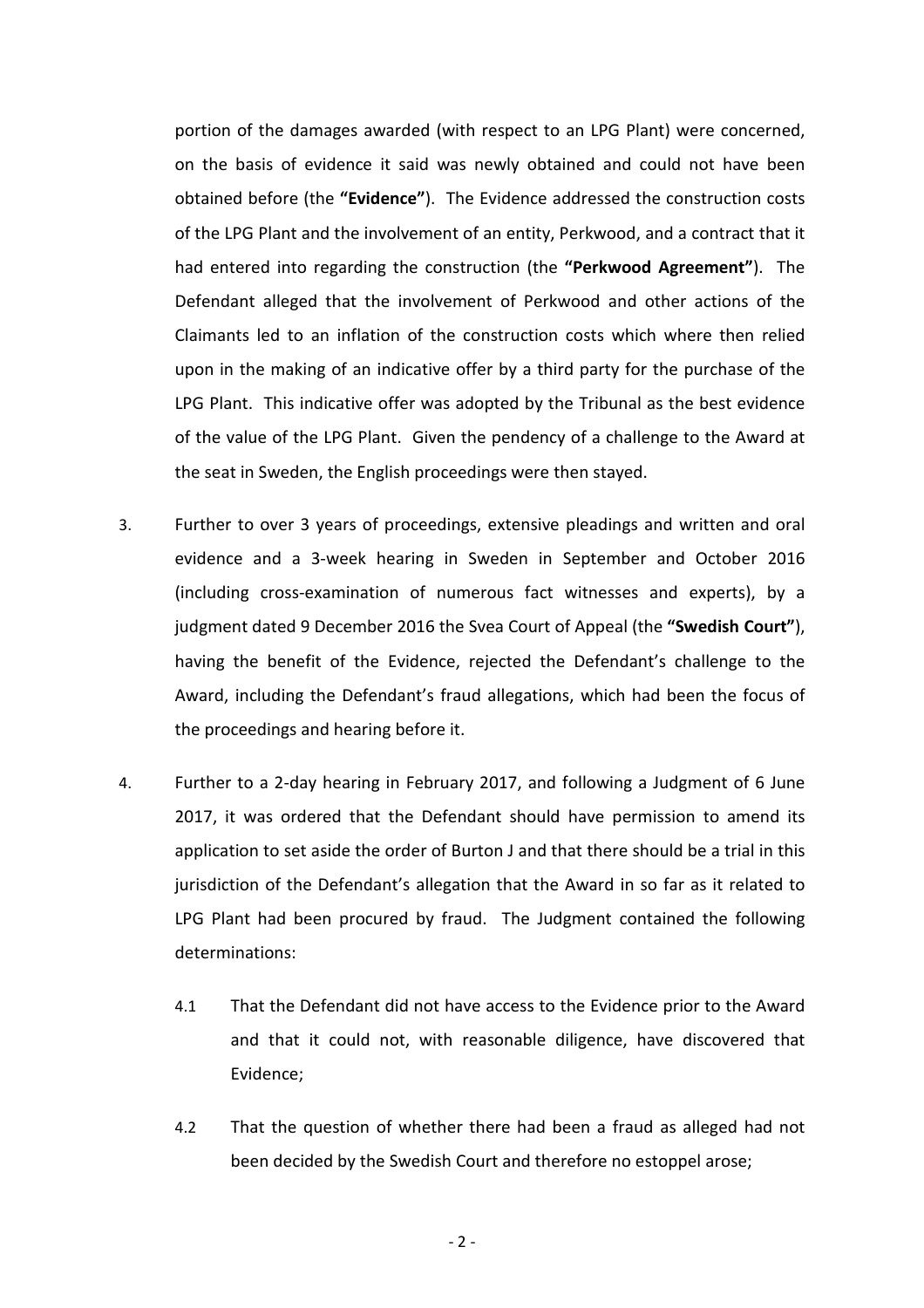- 4.3 That even if there had been an estoppel, it would not preclude a trial of the fraud allegations, in the light of the decision in *Yukos Capital Sarl v. OJSC Rosneft Oil Co (No. 2)* [2012] EWCA Civ 855; and
- 4.4 That the Defendant's fraud allegations in this jurisdiction following the disposal of the same allegations in the Swedish Court proceedings did not constitute an abuse of process.
- 5. As identified in the draft Grounds below, the Judgment is wrong, contains errors and is unfair.

## **II. GROUND I**

- 6. The decision that the Defendant did not have and/or could not, with reasonable diligence, have discovered the Evidence prior to the Award was wrong. Moreover, in this regard the Judgment was also unfair. The following points are relied on:
	- 6.1 The Judgment wrongly ignores and/or does not give sufficient weight to evidence from the underlying arbitration that demonstrates that the Defendant was aware and/or should have been aware on the basis of reasonable diligence of Perkwood's status as a related party, the Perkwood Agreement and its contribution to the costs of the LPG Plant;
	- 6.2 This evidence included Perkwood customs declarations submitted to the Defendant of US\$ 138 million, referencing the Perkwood Agreement, pleadings filed by the Defendant in the arbitration describing Perkwood in the context of "*opaque service agreements*" and the *"opaque financing structure*", direct references to the Perkwood Agreement in two due diligence reports the Defendant relied on in the arbitration, one of which referred to Perkwood as a "*related*" party, indicated it was the largest supplier of the equipment for the LPG Plant and was deployed by the Defendant in cross examining the Claimants' witness in the arbitration and, finally, the disclosure of the Perkwood Agreement in a Schedule headed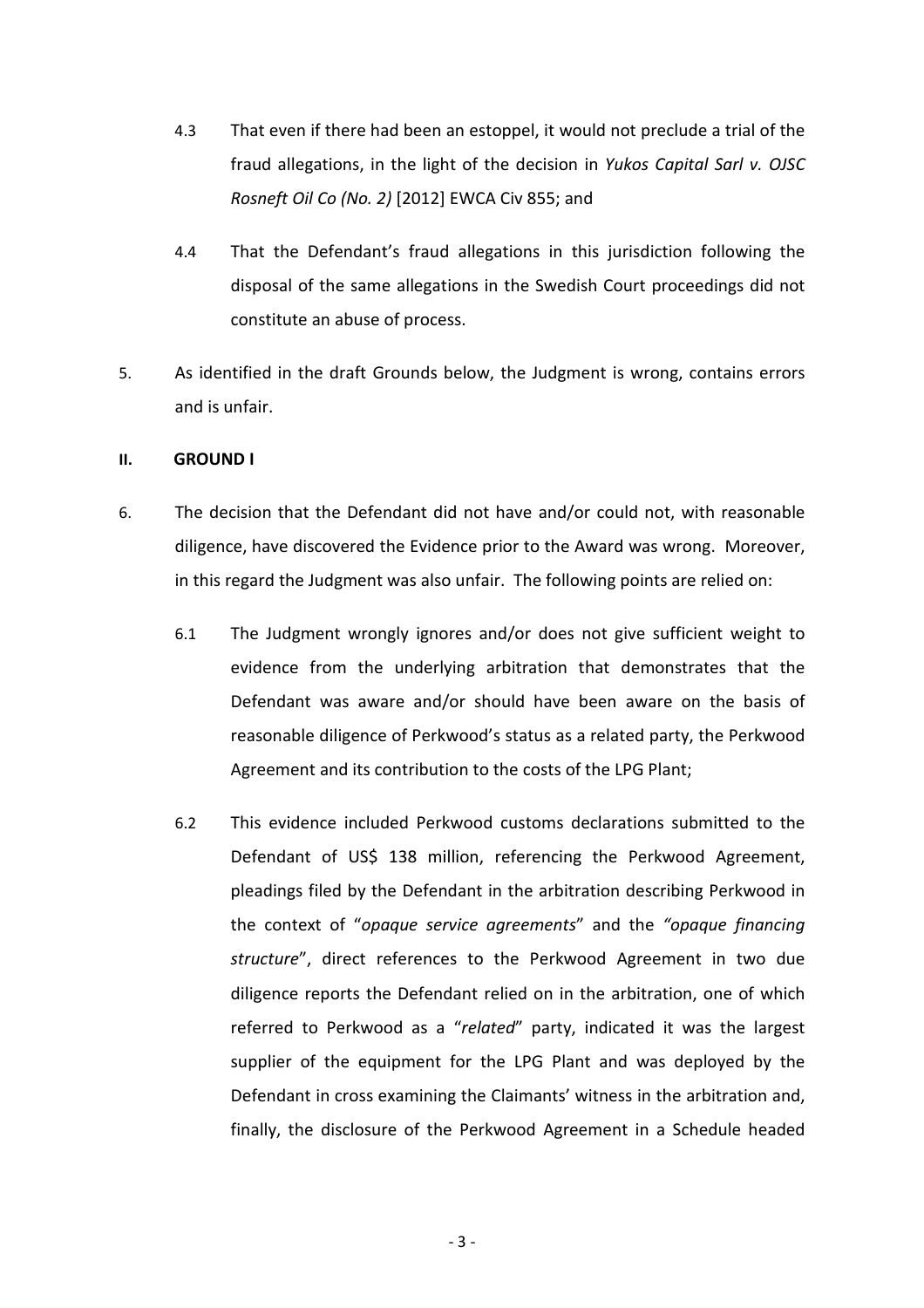"List of Suppliers for the LPG Plant", submitted in compliance with the Tribunal's document production order in the arbitration;

- 6.3 Instead, the Judgement wrongly and/or unfairly relied on and/or gave too much weight to two fact witness statements from the Defendant's counsel in the underlying arbitration, Ms Patricia Nacimiento (¶24 & 67-79);
- 6.4 There was no cross examination of Ms Nacimiento, nor had responsive evidence been filed with respect to much of her evidence, given the nature of the hearing and the very belated filing of the latest of her statements (filed without permission or consent two weeks prior to the hearing) (¶¶25 & 36); and
- 6.5 The Judgement proceeds on the assumption that Ms Nacimiento was to be taken to know the high expectations the Court would have of her and to have taken care in making her statements (¶25). There was no basis for these assumptions in circumstances where Ms Nacimiento has not yet been subjected to cross-examination, is not an officer of the Court, has an interest in seeing the Defendant's loss in the underlying arbitration overturned and may be susceptible to criticism as to the question of exercise of reasonable diligence.
- 7. The Judge's decision in this regard was accordingly wrong. It was also unfair because it was procedurally irregular for findings to be made against the Claimants on the basis of untested witness evidence, as to much of which there had also been no opportunity to respond and where contemporaneous documentary evidence calls that witness statement evidence into question.

#### **III. GROUND II**

8. The finding in the Judgment that no court had decided the question of whether there had been a fraud and that there was therefore no estoppel in this jurisdiction was wrong. The following points are noted: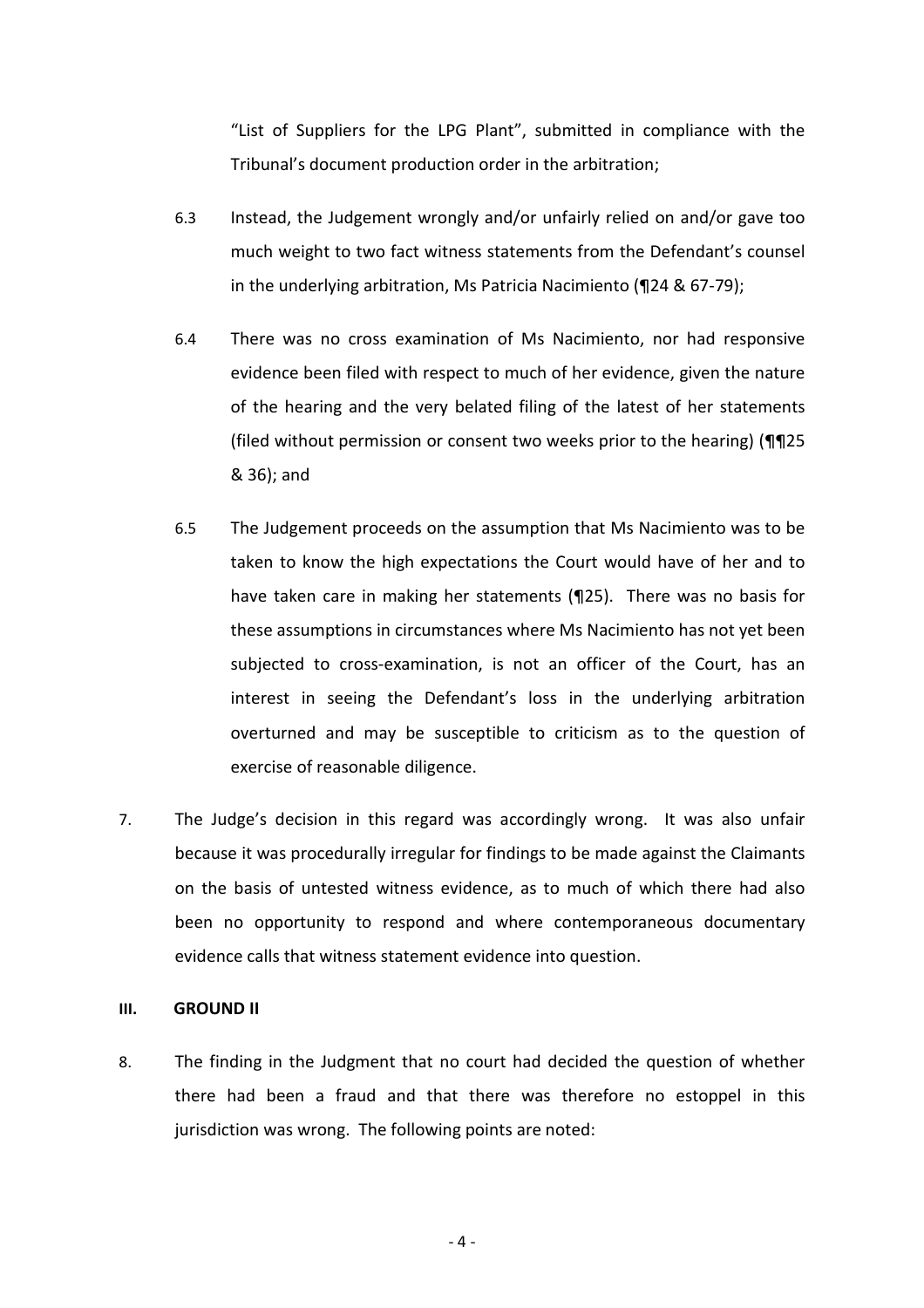- 8.1 The Judgment acknowledges that respect ought to be accorded to the Swedish and US courts (¶12) that had already rejected the Defendant's fraud case. However, the Judgment then wrongly engages in criticism of the reasoning of the decisions of those courts (or the expression of that reasoning). It is trite law that issue estoppel operates regardless of whether an English court regards the reasoning of a foreign court decision as being open to criticism;
- 8.2 In so far as the Swedish judgment is concerned, the Judge should have found (but did not) that the Evidence which was said to support the Defendant's case that the Award was procured by fraud had been fully deployed in the Swedish court at the seat of the arbitration in aide of the same allegations of fraud, had been dealt with at length occupying the majority of a 3-week hearing, including oral evidence and crossexamination of witnesses and experts, and had been conclusively rejected by the Swedish Court;
- 8.3 Instead, the Judge wrongly found that the Swedish court had only dealt with the question of whether the Evidence would have had a direct decisive impact on the Award if available to the Tribunal and had failed to deal with the question of whether the Evidence would have had an indirect decisive impact on the Award (¶¶60-63);
- 8.4 Further, this finding was not available to the Judge in circumstances where he found that the Swedish Court had concluded that the indicative bid was not false evidence  $(\P 66)^{1}$  $(\P 66)^{1}$  $(\P 66)^{1}$  If the indicative bid was not false evidence in the context of direct decisive effect, it could not be in the context of indirect decisive effect. Thus, a finding by the Swedish Court, based on the Evidence, that the indicative bid was not tainted, gave rise to an estoppel

<span id="page-4-0"></span><sup>&</sup>lt;sup>1</sup> The question posed by the Judge as to whether the Swedish Court's finding would hold if the indicative bid was deployed by a party who knows (but continues to conceal) that it is the product of their fraud, was not a permissible enquiry to pursue in circumstances where the Swedish Court had addressed that question and responded in the negative.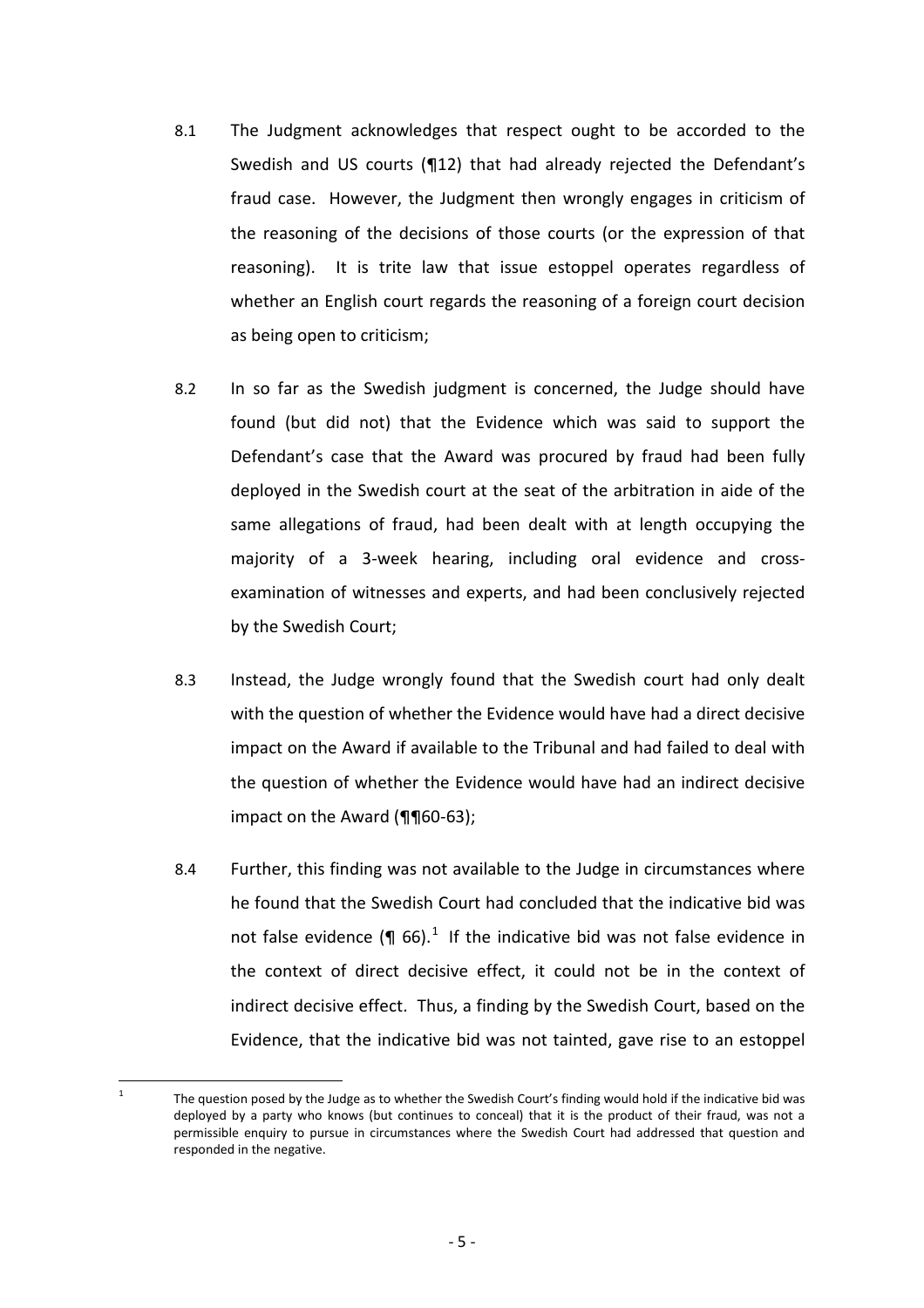as a matter of fact, whether in the context of the direct or indirect effect of that bid.

9. In summary, given that (i) as the Judge acknowledged (¶60), the Swedish Court held that as a matter of principle an award should be set aside if it was shown that false evidence had had an indirect but decisive influence on the outcome of the case; and (ii) the Swedish Court then rejected the fraud grounds, finding that the indicative offer was not tainted by fraud and ordered that the Award should be enforced; the Swedish Court plainly did dispose of the question of whether the Evidence would have had an indirect decisive impact on the Award as a fundamental element of its rejection of the Defendant's challenge. Further, the Judge's interpretation of the Swedish decision was wrong and/or was the result of an impermissible criticism of the Swedish Court's reasoning (or the expression of that reasoning).

#### **IV. GROUND III**

- 10. In the alternative to Ground II, the Judge was wrong to determine that the Defendant's pursuit of its fraud allegations in this jurisdiction was not an abuse of process. The following points are relied on:
	- 10.1 All of the fraud allegations and contentions that were made in the Defendant's written evidence and argument before the Judge were pursued in the three-year Swedish proceedings, taking up hundreds of pages of written evidence and argument, and occupying the majority of the hearing time including extensive oral testimony. Detailed evidence of this was put before the Judge in the form of a witness statement of Mr Egishe Dzhazoyan on behalf of the Claimants, but this evidence was not referred to in the Judgment;
	- 10.2 It was and is common ground that the Evidence, as now relied on in this jurisdiction to allege fraud, was all available, without exception, to the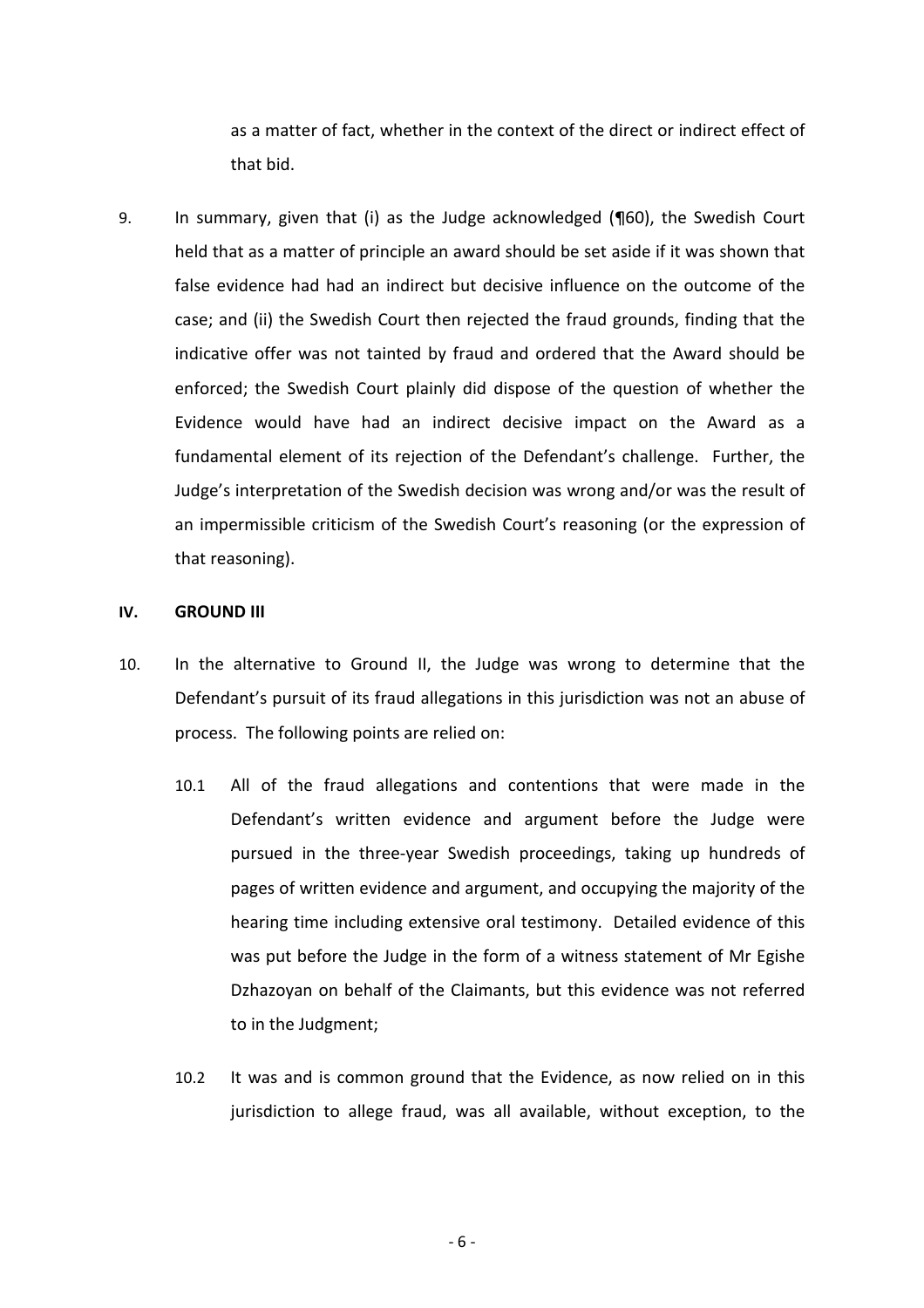Defendant throughout the material parts of the Swedish proceedings during which it pursued its fraud case there;

- 10.3 Having had all of that Evidence available to it and having had the same allegations in the forefront of its mind, even if the Swedish Court decision did not create an estoppel (which is denied), at the very least the Defendant's pursuit of its fraud case in this jurisdiction can only be characterised as abusive.
- 11. In summary, the Judgment erroneously provided for the dismissal of the Claimants' case as to abuse of process "*for the same reasons*" as the dismissal of the estoppel case (¶90). The Judge erred in treating the analysis of whether there is an estoppel and the analysis of whether there is an abuse of process as one and the same. The Judge should have approached the question on the basis that the latter (*i.e.* abuse) arises in circumstances where an argument as to the former (*i.e.*  estoppel) has failed: the analysis is not the same. The Judge should have found (but did not) that the Defendant had all of the material available to it to mount an argument that the alleged fraud had an indirect but decisive effect on the Award in the Swedish proceedings and, in so far as it may be said that the Swedish proceedings did not technically determine that point (which the Claimants deny), a second bite at the cherry in this jurisdiction would be abusive, particularly given the Swedish Court's findings that the indicative offer was not false evidence.

## **V. GROUND IV**

- 12. The Judge further erred in finding that, even if there had been an estoppel/abuse, it would not preclude a trial of the fraud allegations in this jurisdiction because English public policy is a matter for the English court.
	- 12.1 The Judge should have found (but did not) that the decision in *Yukos Capital Sarl v. OJSC Rosneft Oil Co (No. 2)* [2012] EWCA Civ 855 should be distinguished in the circumstances of this case. In that case, no estoppel arose from a Dutch court decision that a Russian court had been partial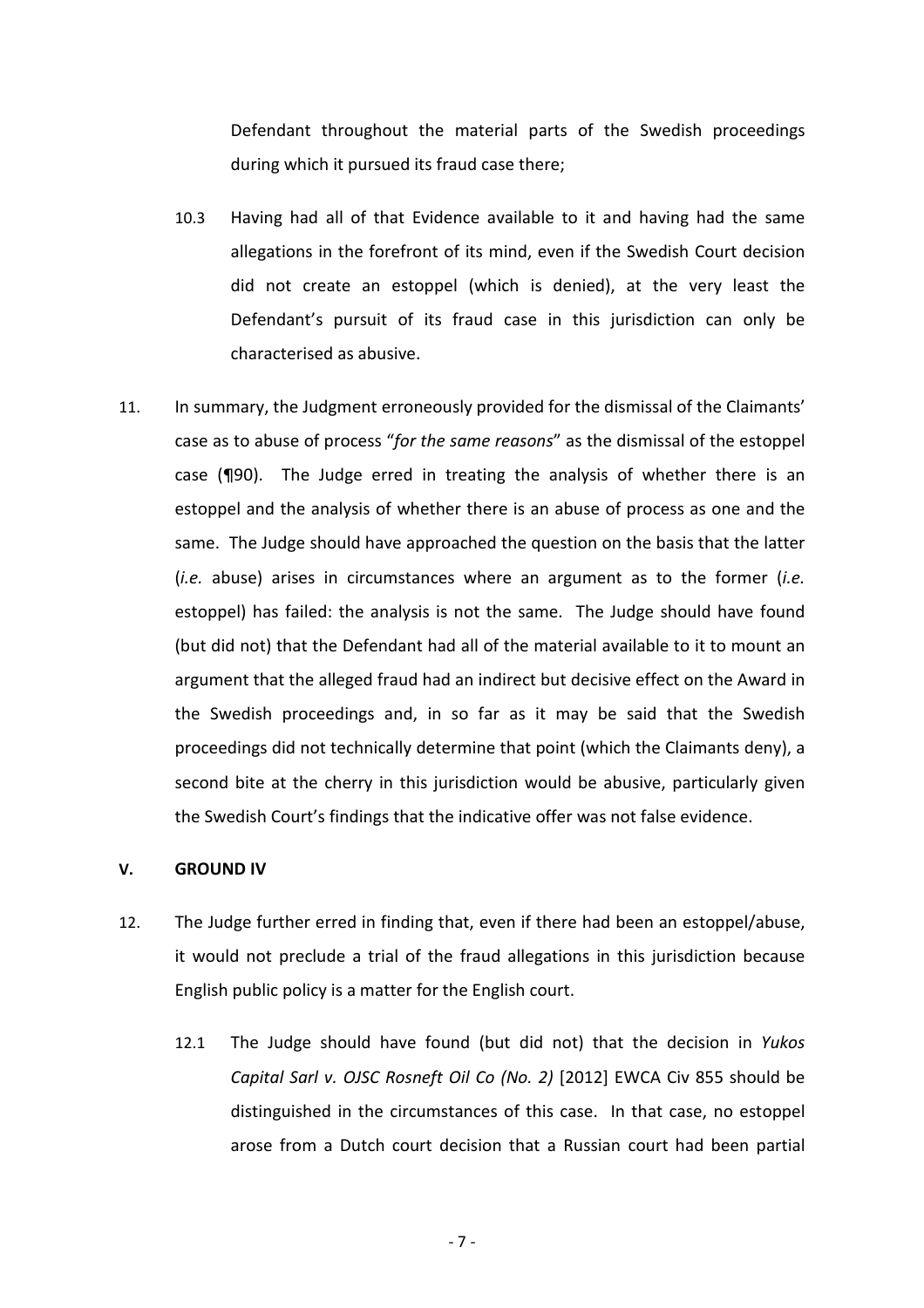when setting aside an arbitral award. There are obvious public policy reasons why the English courts should hear an allegation that a foreign court was partial in full before pronouncing any decision on that question. By contrast with the *Yukos* dispute, this case, and in general cases dealing with New York Convention awards, do not involve highly contentious issues of comity and partiality of a foreign and friendly state's courts which may be important in considering whether an estoppel is said to arise or not;

- 12.2 The Judge was also wrong not to follow the decision in *House of Spring Gardens Ltd v. Waite and Others* [1991] 1 QB, a case where fraud allegations that had been ventilated at first instance and on appeal in a foreign court were considered to be an abuse when brought in this jurisdiction. The application of *House of Spring Gardens* to the circumstances of a case where, like here, a challenge to an arbitral award for fraud has been rejected at the seat was recognised by the Court of Appeal in *Westacre Investments Inc v Jugoimport‐SDPR Ltd* [2000] QB 288 *per* Waller LJ at 309H "*it is clear that if an application is made to the local court and fails* [*i.e*. to set aside an award because it was procured by fraud] *the result may be an estoppel as per House of Spring Gardens v Waite*";
- 12.3 The Judge was also wrong to decide that Swedish public policy differed from English public policy with respect to fraud. He wrongly found that the Swedish Court had held that it had no power to intervene "*even if the arbitrators were deliberately misled*" albeit indirectly (¶89). The Swedish Court found to the contrary, as the Judge himself recognised earlier in his Judgment (¶60); and